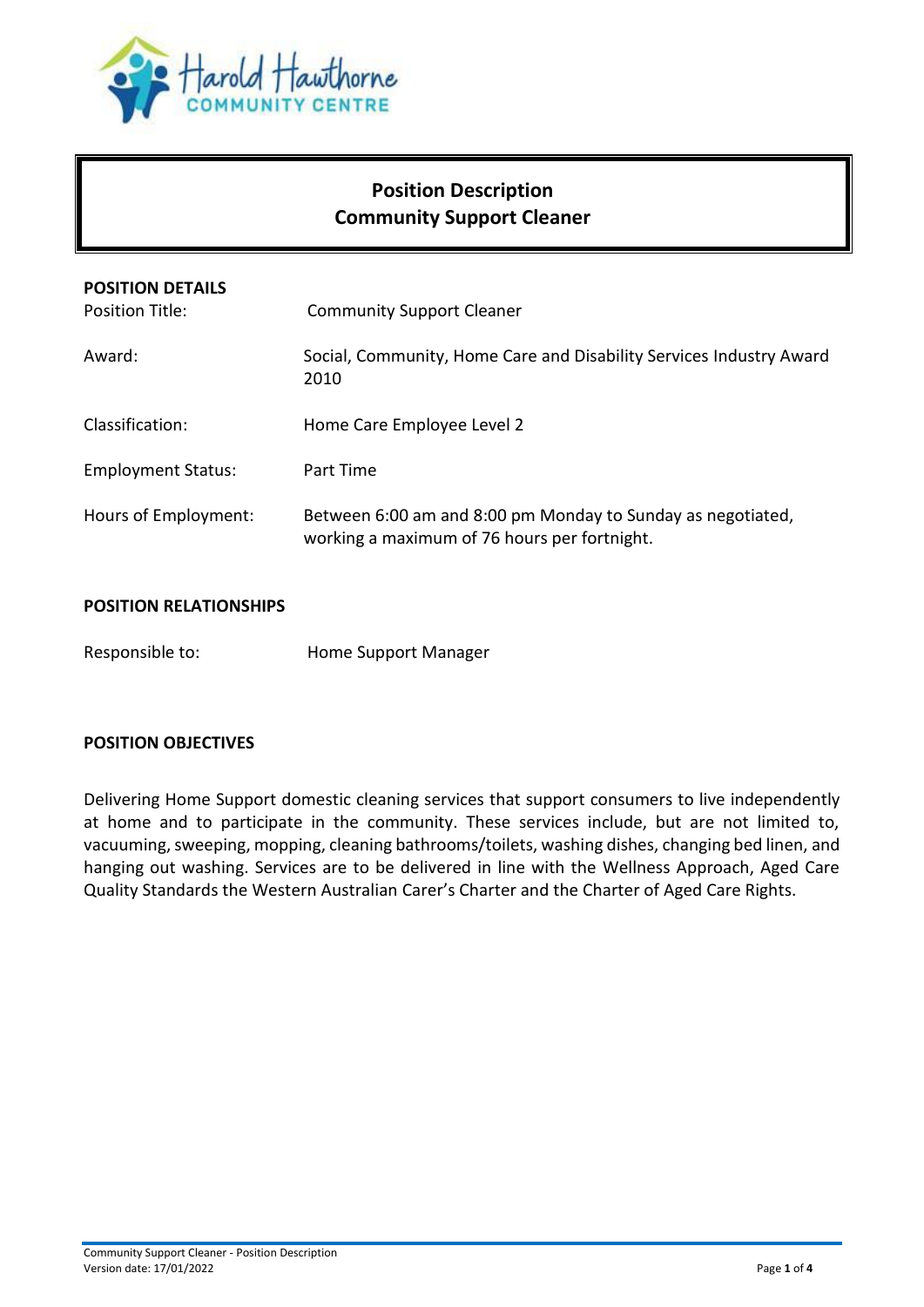#### **PRINCIPAL RESPONSIBILITIES**

- **1. Provide assistance and support to consumers as detailed in the consumer's Support Plan.**
- $\triangleright$  Support consumers to complete domestic cleaning services.
- $\triangleright$  Provide assistance based on the specific tasks outlined in the consumer's Support Plan.
- $\triangleright$  Promote and foster the independence of the consumer and support the consumer to achieve their identified goals.
- $\triangleright$  Tasks to be completed include and are not limited to:
	- Domestic assistance, including vacuuming, cleaning bathrooms and toilets, changing bed linen, hanging out washing, ironing, mopping wet areas and general cleaning in the home.
	- Assistance with preparing and cooking a meal in the consumers' home.
	- Developing a shopping list in consultation with the consumer, purchasing shopping or bill paying on behalf of the consumer.

#### **2. Monitor consumer Support Plans to ensure services remain relevant.**

- $\triangleright$  Advise the Home Support Coordinator if support other than that described in the Support Plan appears necessary.
- $\triangleright$  Report to the Home Support Coordinator and complete consumer progress notes and other documentation as required (i.e.: TurnPoint Care notes), if any changes are observed in the consumer or the home environment.
- $\triangleright$  Monitor and provide feedback on the consumer's progress towards meeting their goals as outlined on the support plan.

## **3. Maintain accurate documentation and records.**

- **Provide services as they are specified on the TurnPoint Care roster, unless otherwise advised** by the Scheduler or Service Delivery Coordinator.
- $\triangleright$  Record start and complete times, and all other service data as per procedures for each appointment on the TurnPoint Care roster. Collect and receipt all monies from consumers if assisting with shopping by list.
- $\triangleright$  Collect consumer signatures for appointments completed in TurnPoint Care.

#### **OTHER DUTIES:**

- $\triangleright$  Promote the Wellness Approach to service delivery by actively working with the consumer to prevent loss of independence by focusing on the retaining of skills, regaining skills and/or learning new skills.
- $\triangleright$  At all times, maintain confidentiality and security of information regarding consumers, staff and the activities of the Centre in accordance with the Confidentiality Agreement.
- $\triangleright$  Actively seek and report on methods of improving systems of work, policies and practices to support continuous improvement.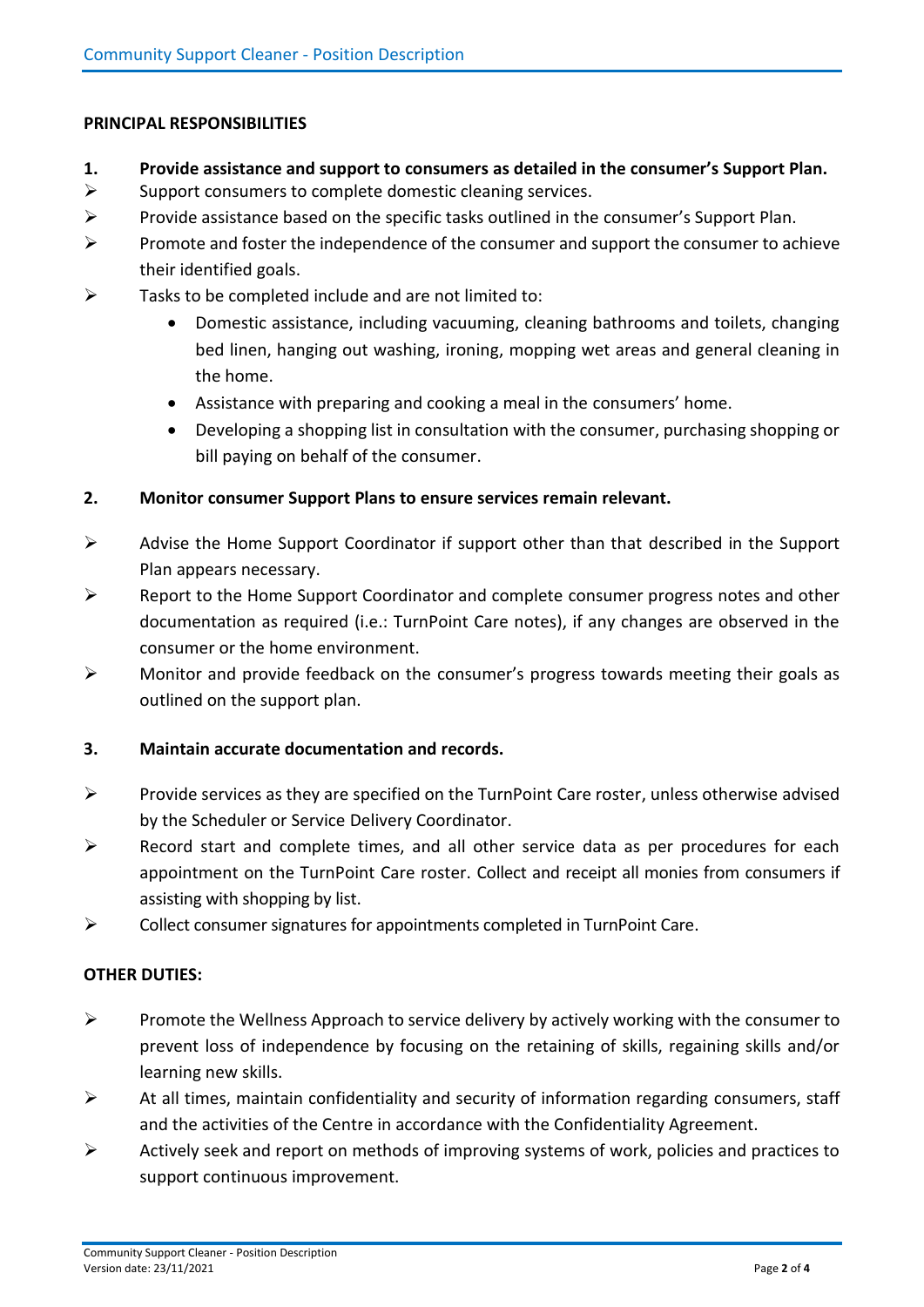- $\triangleright$  Ensure all work is carried out in compliance with the policies and procedures of the Centre.
- $\triangleright$  Develop and maintain a high standard of service to both external and internal stakeholders.
- $\triangleright$  Share information regarding consumer issues and wellbeing with other staff as necessary to maintain appropriate levels of consumer care.
- $\triangleright$  Assist in other areas when required to assist with workload or to provide advice in an area of expertise.
- $\triangleright$  Maintain a sound understanding of Workplace Health and Safety issues in relation to this position and, in accordance with the Centre's Guidelines, apply this knowledge and put it into practice in the workplace.
- $\triangleright$  Notify the Service Delivery Coordinator of any leave of absence in a timely manner.
- $\triangleright$  Attend all staff meetings and organisational training sessions as required.
- $\triangleright$  Other duties as requested.

#### **POSITION REQUIREMENTS**

#### **Essential**

- 1. Ability to work effectively under limited supervision, both as a member of a team and autonomously, as required.
- 2. Good communication and interpersonal skills with the ability to work well with people from diverse backgrounds.
- 3. Ability to write informative consumer progress reports and paperwork.
- 4. Reliable, good organisational and time management skills.
- 5. A good understanding of Workplace Health and Safety requirements, as they relate to this position.

#### **Desirable**

- 1. Possession of Certificate III in Aged Care, Community Care, Disability Services or recognised equivalent.
- 2. Knowledge of the WA Home and Community Care (HACC) Program and the Wellness Approach to service delivery.